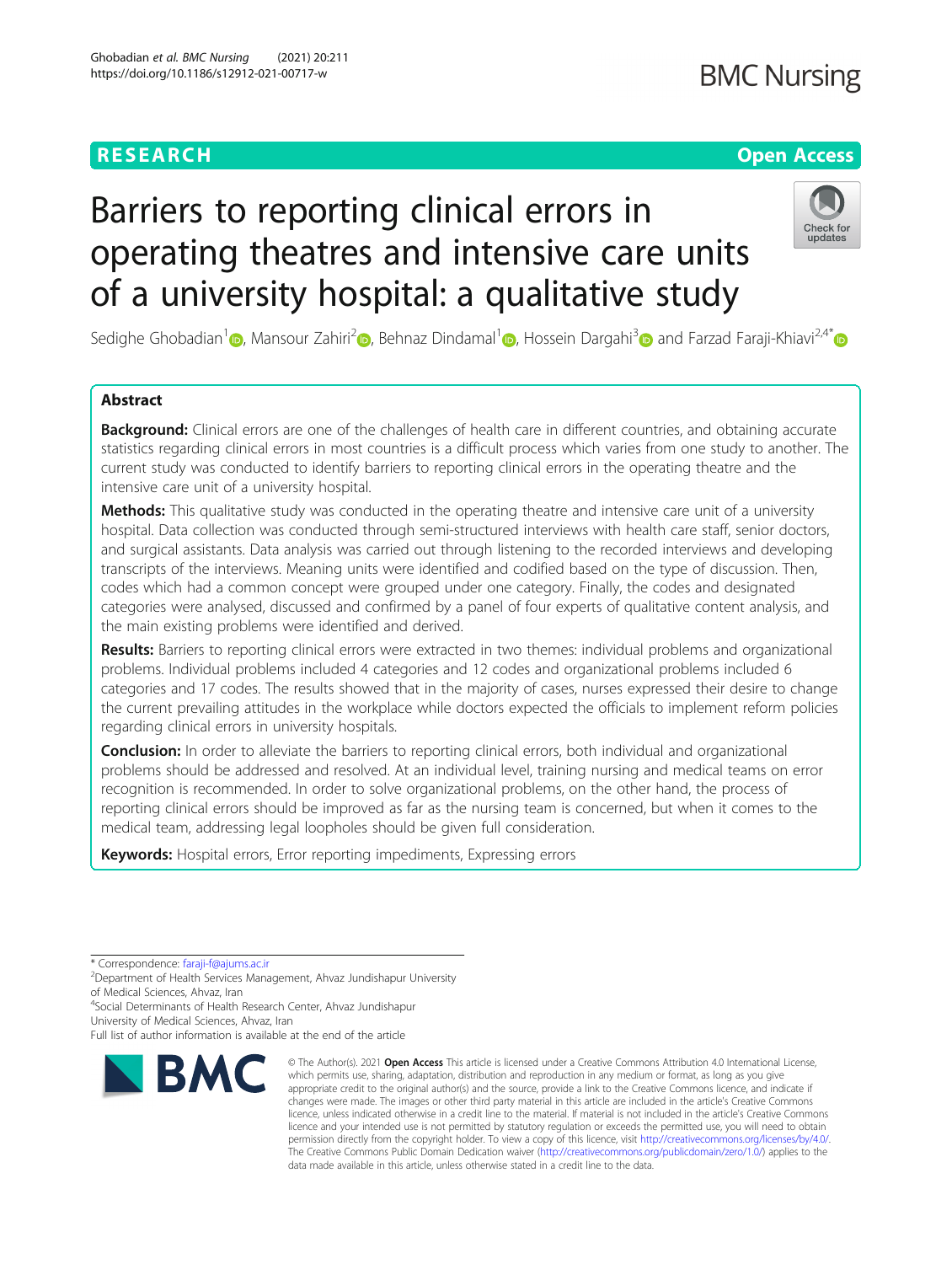# Background

Hospital errors are among the key challenges of the health care service industry worldwide. In the USA, for instance, nearly one hundred thousand people lose their lives each year as a result of medical errors, the eighth leading cause of death among patients in this country [[1](#page-9-0)–[3\]](#page-9-0). Hospital errors also impose huge financial burdens on health care systems annually [\[4](#page-9-0)]. According to one study, the National Health Service (NHS) spends five hundred million pounds annually for the additional days patients spend in hospital due medical errors [\[5](#page-9-0)].

However, obtaining accurate statistics related to hospital errors is difficult in most countries and varies from one study to another. It is believed that only through the recognition of the rights of patients and an analysis of cases where these rights have been violated can such errors be identified [\[6](#page-9-0)]. Obtaining an overview of medical errors is more difficult in developing countries. This is not because there are no medical errors in these countries. Rather, it could be attributed to the improper reporting of these errors, the lack of an adequate records system, and paucity of research in this area [\[7](#page-9-0)].

According to a study carried out in Tehran hospitals, the average number of medical error committed by each nurse during a three-month period was 19.5, but only one-third of these errors were reported  $[8]$  $[8]$ . The real frequency of hospital errors is not available in Iran, but experts speculate that given the large number of medical error lawsuits referred to the medical council, the medical teams at hospitals might have a higher rate of errors [[9\]](#page-10-0). In addition, every year, huge sums of money have been claimed to be spent by the Iranian Ministry of Health and Medical Education in Iran for the medical care of patients hospitalized because of medical errors, a claim whose accuracy might be revealed in future [[10\]](#page-10-0).

The World Health Organization considers reporting and disclosing errors as a useful learning strategy and the basis for the development of strategies to prevent future errors [\[11\]](#page-10-0). Error reporting has a positive effect on patient safety and is a stimulus for change in the process of care. It contributes to the improvement of culture, knowledge, and attitudes towards voluntary anonymous incident reporting [\[12](#page-10-0), [13](#page-10-0)]. In addition, according to previous studies, reporting and disclosing errors is the first step towards identification of the reforms needed in this respect  $[14]$ . However, what occurs in reality is that members of medical teams often fail to report workplace errors [[15](#page-10-0)]. According to one study, lack of reports related to medical errors raises concerns about the number of errors actually occurring in this context, which highlights the need to study and identify the barriers to reporting medical errors [\[6\]](#page-9-0). Another study has introduced disclosure of hospital errors as the main cause for the reduction of these errors in health care organizations [\[9](#page-10-0)].

According to the studies that have been carried out on this topic, the most important barriers to reporting clinical errors are as follows: regarding the person committing the error as incompetent by other members of the medical team, fear of compromising one' s position [\[16](#page-10-0)], lack of legal and financial support for medical personnel who commit errors [[2\]](#page-9-0), the time-consuming process of reporting an error [[17](#page-10-0)], reluctance of members of the healthcare team to report errors [\[9](#page-10-0)], lack of an understanding of the severity of the error [\[6](#page-9-0)], chastisement by directors and supervisors [\[18](#page-10-0)], and the recording of the error in the employee's personnel file [[16\]](#page-10-0). In study of Heard et al., worry about disciplinary action, colleagues' blame, unsupportive colleagues, and unwillingness to discuss errors in hospital meetings have also been identified as major obstacles in reporting clinical errors among medical groups [\[19](#page-10-0)].

The occurrence of clinical errors varies across different departments of a hospital. Statistics show that 50% of all adverse hospital errors occur in operating theatres. It has also been reported that up to 10% of the mortality rates are due to postoperative deaths, accounting for about one million deaths worldwide [\[20,](#page-10-0) [21](#page-10-0)]. In terms of the frequency of medical errors, operating theatres are followed by intensive care units, which account for 15 to 21% of the maximum harm done to hospitalized patients. Nevertheless, the average harm to patients hospitalized in wards is from 10 to  $16\%$   $[22]$  $[22]$  $[22]$ . In addition, according to previous studies, the mortality rate of patients in intensive care units as a result of hospital errors is 41% higher than that of all other patients hospitalized in different wards [\[23\]](#page-10-0).

Operating theatres and intensive care units of university hospitals are characterized with the high concentration of services delivered to patients. They also involve patients hospitalized with specific conditions and a variety of treatment groups. These reasons make these two parts of the hospital more prone to higher risks and make the incidence of medical errors more likely. Therefore, controlling medical errors needs to be set as priority in managerial and nursing action plans [\[9](#page-10-0)]. Within medical error control process, identifying and minimizing impediments of reporting clinical errors relying on lessons learned by others play a crucial role in decreasing the odds of clinical errors [[24\]](#page-10-0). Therefore, the current study aimed at identifying the barriers to reporting clinical errors in the operating theatre and the intensive care unit of a university hospital in Ahvaz, southwest of Iran.

# Methods

# Study design

This was a qualitative research using content analysis of semi-structured interviews. The purpose of content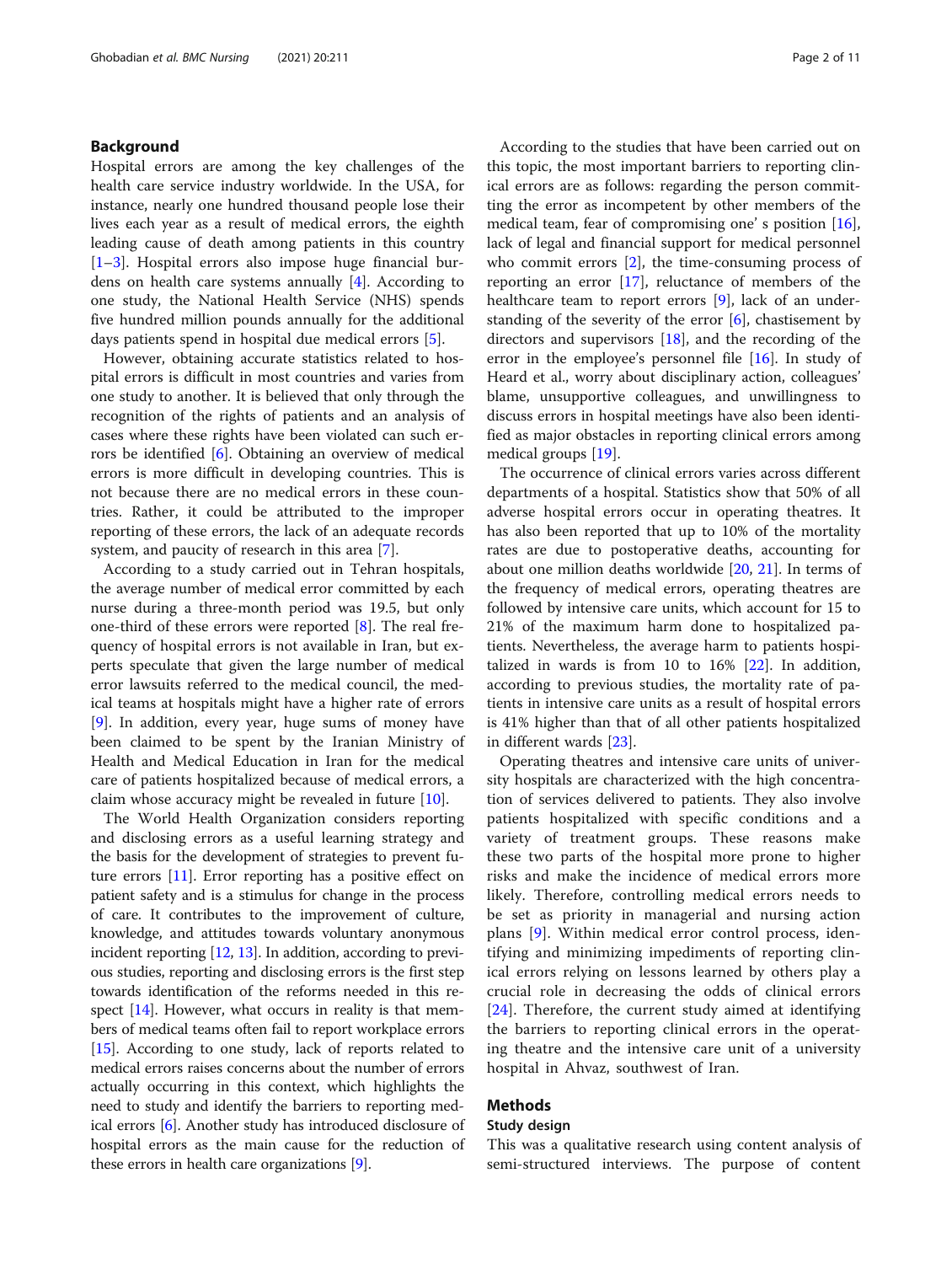analysis is to organize and elicit meaning from the collected data and to draw realistic conclusions from it [[25\]](#page-10-0). In addition, for data triangulation and increasing the credibility and validity of the findings obtained from the content analysis, a member of the hospital quality improvement committee was invited to focus group sessions. Through this joint sessions, the hospital authorities found out about existing barriers to reporting clinical errors.

### Participants and sampling

The population of the present study included all the staff (nurses and doctors) working in the operating theatres and intensive care units of a university hospital, Ahvaz, Iran. Participants were eligible according to inclusion criteria provided that their career was concerned howsoever with clinical errors and they were willing to participate in the study. The study participants were selected from among the staff of a general surgery operating theatre, three specialist operating theatres (including cardiology, angiography and organ transplant), a general intensive care unit, and three specialized intensive care units (including cardiology, general surgery and neurosurgery departments). Participants' career experience ranged from 5 years to 26 years. Specialists and postgraduate medical students (residents and fellows) in the general surgery, anaesthesia, neurosurgery, and vascular surgery voluntarily contributed to the study. Thirty nurses and 15 physicians were selected by purposive sampling method. The purposive sampling technique, also known as judgment sampling, is the deliberate choice of an informant due to the qualities the informant possesses. In this context, the researcher decides what needs to be known and sets out to find people who can and are willing to provide the information by virtue of knowledge or experience [\[26](#page-10-0)]. In the next steps, some of the informants who have more experience will be asked to participate in focus group sessions to confirm the findings. Regarding education and experience of this research participants, informants were a part of the focus groups from the beginning. In our study, this focus group consisted of 12 members including a nursing education supervisor, a quality improvement nurse, representative/head nurses of the studied wards, representatives of surgery and anaesthesia residents, and experienced surgeons.

# Data collection

Data collection was carried out via semi-structured interviews. Two researchers with good experience in this field were selected as interviewers. They started the interviews after setting an appointment with individuals who met the inclusion criteria. The interviews were conducted face to face. Interviewees were asked to answer two key questions: "What prevents you or your colleagues from reporting clinical errors?" and "What factors make you or your co-workers more motivated to report clinical errors?" The interviews lasted from 30 to 45 min and continued until data saturation. This procedure took 3 months. With the consent of the participants, all interviews were recorded using a tape recorder, were carefully listened to, and then transcribed verbatim. An attempt was made to conduct the interviews without bias and to write only the whole content.

## Data analysis

The data were analysed based on Colaizzi's method [\[27](#page-10-0)]. Data analysis was recorded by listening to the interviews and producing transcripts. In the next stage, meaning units were identified and codified. Codes with the same meaning were then grouped under one category, and from these categories, the themes (i.e., the main existing problems) emerged. Finally, a panel consisting of four experts in qualitative content analysis reviewed and analysed the codes, organized the categories and verified the themes. Data coding was done at two different occasions by two different coders, and then the codes were compared and discrepancies were resolved.

# Scientific trustworthiness of the results

We checked the trustworthiness of the data according to Lincoln and Guba's four-criteria, namely credibility, dependability, confirmability, and transferability [[28](#page-10-0)]. Furthermore, to evaluate and enhance the credibility of the findings, sampling continued until data saturation. Transferability of data was provided by offering a comprehensive description of the topic, the participants, data gathering, and data analysis. Then, to increase the dependability of the research results, we used external checking. The confirmability of the findings was increased via investigator triangulation [\[29](#page-10-0)].

Finally, after categorizing the collected data and checking them with participants, they were presented in focus group sessions for final confirmation. Focus group discussion is a technique where a researcher assembles a group of individuals to discuss a specific topic, aiming to draw from the complex personal experiences, beliefs, perceptions and attitudes of the participants through a moderated interaction. This is perceived to be a "cost-effective" and "promising alternative" in qualitative studies [\[30\]](#page-10-0).

In order to create consistency, we invited individuals with various expertise in nursing and medicine. In our study, we merged our focus group sessions with those of the hospital quality improvement committee, through assistance from the head of hospital. The study involved four focus group sessions held every other week, each lasting about 120 min. The meetings were directed by 2 researchers. To end with, the focus group in this study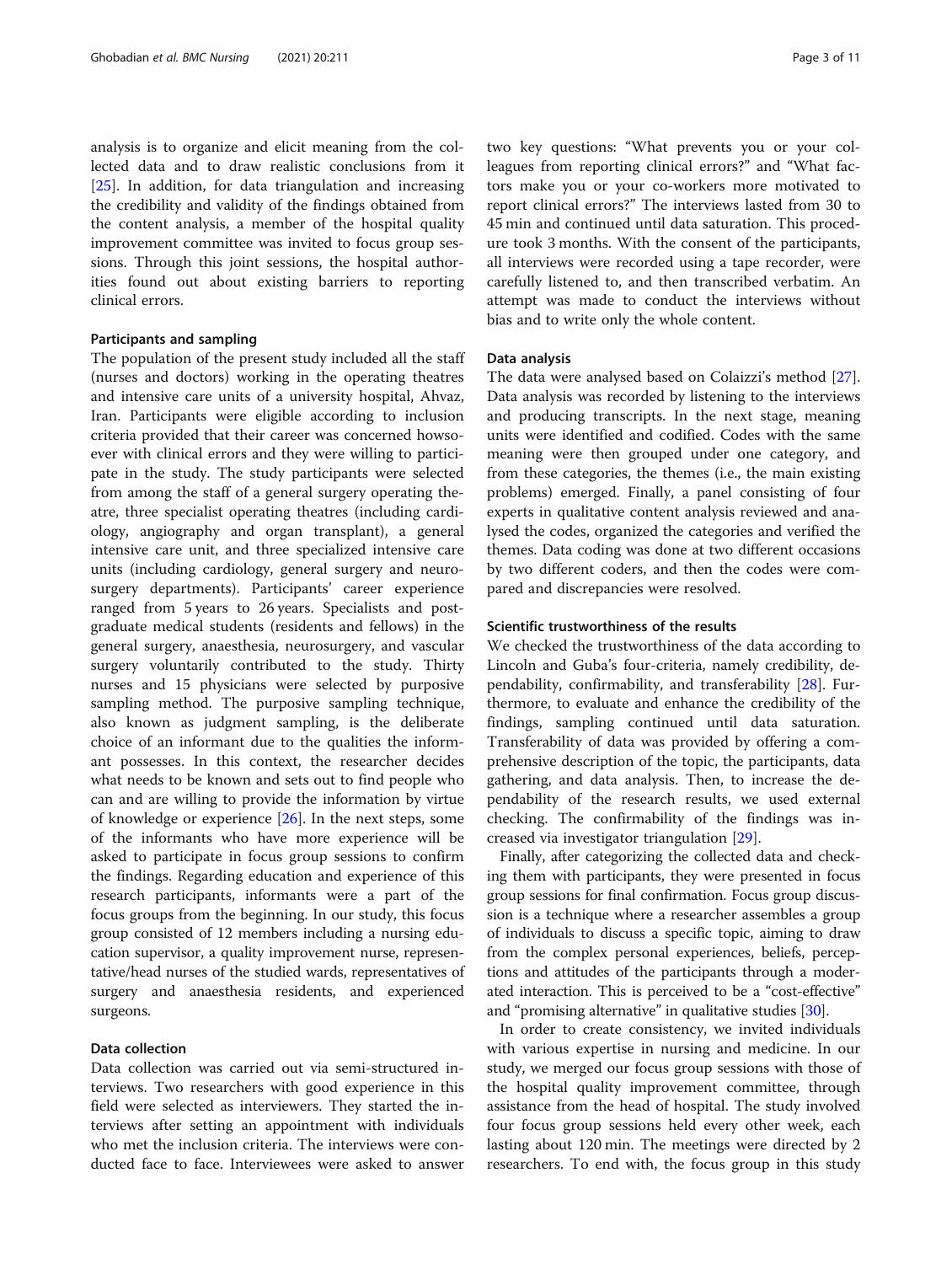served three aims: first, checking the accuracy of understanding, second, sharing the first analysis with the expert informants to gain credibility, and third, informing the quality control and having their applicable points.

# Ethical considerations

After receiving approval from the Ethics Committee of Ahvaz Jundishapur University of Medical Sciences (IR.A-JUMS.REC.1396.182), coordinating with the participants' supervisors, and receiving informed consent, the researchers began conducting the interviews. The participants were clearly briefed that they had the right to withdraw from the study at any time even after the informed consent had been signed. Each interview was conducted individually in an appropriate office that was made ready for these interviews. The participants were also briefed about the aims of the study and confidentiality of their personal information. In addition, prior to the interview sessions, informed consent was taken from the participants for recording the interviews. In order to keep the interviewees anonymous and to distinguish them from one another in presenting the findings of the study, a code was assigned to each one of them. We

followed the ethical protocols in accordance with the relevant guidelines and regulations.

# Results

Twenty-nine codes in 10 categories were extracted from the interviews. These categories were classified in 2 themes, namely individual problems and organizational problems. These themes are discussed from the perspective of the two groups participating in our study, namely the nurses and the physicians. Individual problems from the nurses' perspective included 7 codes and 2 categories while organizational problems from their perspective consisted of 9 codes and 4 categories. From the physicians' perspective, individual problems contained 5 codes and 2 categories whereas organizational problems included 8 codes and 2 categories. Two categories, namely educational and attitudinal problems, were extracted from interviews with both nurses and doctors. However, these two categories were deducted from different codes, namely remarks and implications. Therefore, we did not merge them to prevent losing some valuable remarks and perspectives.

Table 1 shows nurses' views on individual problems.

| <b>Theme</b>        | <b>Categories</b>                                     | Codes                                                           | Semantic units                                                                                                                                                                                                                                                                                                                                                                                                                                                                                                                             |
|---------------------|-------------------------------------------------------|-----------------------------------------------------------------|--------------------------------------------------------------------------------------------------------------------------------------------------------------------------------------------------------------------------------------------------------------------------------------------------------------------------------------------------------------------------------------------------------------------------------------------------------------------------------------------------------------------------------------------|
| Individual problems | Problems associated with<br>the individuals' training | Lack of knowledge about<br>types of error                       | 1. Being unaware of what counts as an error.<br>2. The diversity of clinical errors                                                                                                                                                                                                                                                                                                                                                                                                                                                        |
|                     |                                                       | Failure to provide continuous<br>and in depth training of staff | 1. Accepting numerous novice medical trainees in the education<br>system, and the need for on-going education<br>2. Forgetting some of clinical procedures used less frequently may<br>result in unawareness of a clinical error<br>3. Failure to use different and modern training methods in order<br>to motivate staff to actively participate in training programs                                                                                                                                                                     |
|                     |                                                       | Failure to complete all courses<br>at university                | 1. Lack of sufficient scientific information related to the use of<br>potentially hazardous drugs or required dosages and inability to<br>identify the occurrence of the error.<br>2. Being unaware about the benefits of reporting clinical errors                                                                                                                                                                                                                                                                                        |
|                     |                                                       | Flaws in hospital training                                      | 1.All members of the nursing staff are not equally present during<br>training sessions<br>2. Staff are not aware of the effects of clinical reporting and<br>follow-up on the enhancing of patient well- being and the<br>enhancing of the quality of care service provided                                                                                                                                                                                                                                                                |
|                     | Problems associated with<br>the individuals' attitude | Natural inclination to cover-up<br>an error                     | 1. It is in the interest of most people to maintain the appearance<br>and image of their occupation                                                                                                                                                                                                                                                                                                                                                                                                                                        |
|                     |                                                       | Complications resulting from<br>reporting errors                | 1. Upon observing any drug interactions, the staff member must<br>check the drug manufacturer's leaflet to identify which ingredient<br>of the drug causes the reaction which is in most cases beyond<br>the competence of the medical team.<br>2. Residents and interns believe that the reporting of clinical errors<br>is the sole responsibility of the ward officials<br>3. A clinical error might be repeated several times by the staff yet<br>since no reporting is done, the clinical error becomes routine and<br>looks trivial. |
|                     |                                                       | Fear of jeopardizing job security                               | 1. Sometimes employee's occupational errors or oversight are<br>recorded as infraction in his or her job history, which may have<br>repercussions for the person in the future.                                                                                                                                                                                                                                                                                                                                                            |

Table 1 Individual problems inhibiting the reporting of clinical errors by the healthcare team from the perspective of nurses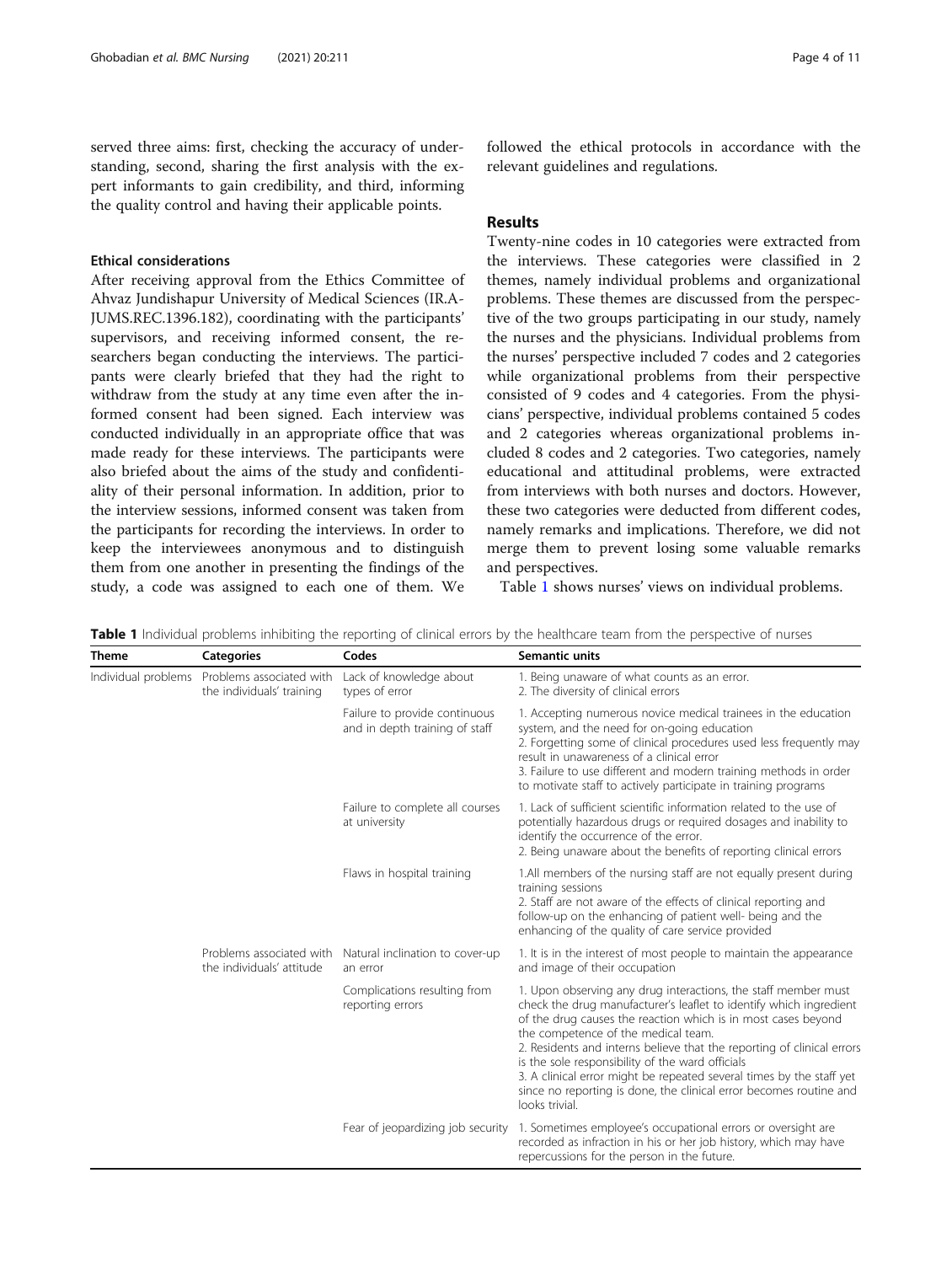Many of the nurses considered educational problems as the most important obstacle to reporting errors. "I do not know exactly what errors need to be reported and followed up" (Participant 5). "At university, we were not taught well on patient safety issues" (Participant 13). "I have just started my job in the hospital, and I am not aware of the error reporting process" (Participant 24). Some nurses also reported attitudinal problems. "Reporting an error is very time consuming and I do not have enough time to do it" (Participant 8). "No one reports any error because they are afraid of being seen as a culprit" (Participant 19).

Table [2](#page-5-0) lists the categories and codes related to the theme of organizational problems from the perspective of nurses.

Some nurses mentioned motivational problems to contribute to the failure to report errors. "If they report an error, no one encourages them and the head nurse may even become hostile to them" (Participant 14). Some nurses considered procedural problems to be very important. "We are facing a shortage of nursing staff in the hospital, which leads to negligence in the workplace and failure to identify or even report clinical errors" (Participant 26). A number of nurses reported structural problems. "There is no one in the hospital who can act as a patient safety manager and guide us" (Participant 11). Management problems were also among the problems mentioned by nurses. "The issue of reporting clinical errors is not important to some nurses because top management officials do not take any specific action to control these errors" (Participant 6).

Table [3](#page-6-0) shows the barriers to reporting clinical errors (individual problems) from physicians' perspective.

Some physicians cited two codes under educational problems associated with lack of reporting errors, namely Lack of emphasis on ethics and Preference of a practical to theoretical approaches in doing research. "Some nurses are not able to communicate with the patient and his family, which leads to the refusal to disclose the error" (Participant 4). "A comprehensive definition of clinical errors has not been provided to the nursing staff" (Participant 10). Some physicians also expressed attitudinal problems. "Physicians have to cover up their mistakes to maintain their reputation if they make a mistake" (Participant 12). "Recording and reporting clinical errors is within the scope of nurses' work and does not concern us [physicians]" (Participant 7). Financial interests were also important to some physicians. "If doctors expose clinical errors, they may lose their patients" (Participant 1).

Table [4](#page-6-0) shows the barriers to reporting clinical errors (organizational problems) from the perspective of physicians.

Some of the identified problems were at the hospital level and some at levels higher than hospital. Problems

raised by physicians at the hospital level were: "Due to the severe reprimand of surgical assistants by professors, we report clinical errors only in very catastrophic cases and do not usually report minor errors" (Participant 2). "There is no already prepared forms for recording and reporting clinical errors, which will lead to disregarding error reporting" (Participant 7). "We receive irrational penalties from professors for very minor errors" (Participant 14). Some physicians pointed to problems at levels higher than the hospital. "The educational system has been established with the aim of training students thus an intern is likely to commit errors during such a period; however, no error committed in a university hospital is accepted by law" (Participant 8).

Figure [1](#page-7-0) shows the overall results of the factors limiting the reporting of hospital errors by Nurses and Physicians.

#### **Discussion**

In the current study the reasons for clinical errors and the manner in which they occur and are identified in a university hospital were elicited through in-depth semistructured interviews with medical and nursing groups. As far as the nursing staff were concerned, the most significant obstacle impeding the reporting of clinical errors was related to hospital systems which was categorized under organizational problems in our study. On the other hand, physicians identified this problem within external problems related to the country's health care system and beyond the boundaries of the hospital itself.

In most cases, the interviewed nurses sought to change the prevailing attitudes and practices. However, the physicians expected a modification of the policies related to addressing clinical errors in university hospitals on a governmental level. All interviewees also called for methods for dealing with individual reprimands, continuous training on identifying clinical errors, and methods of self-reporting.

The two main categories of individual problems and organizational problems were specified as the main problems elicited from the interviews with all members of the treatment group. The surgeons and physicians in operating theatres and the nursing staff had the highest rate of individual problems which revolved especially around lack of information about various errors due to the variety of clinical errors and defects in the current training carried out at university hospitals.

According to a study in Iran, 73% of the failure to report clinical errors was due to not being aware of the error itself [\[31\]](#page-10-0). Nurses' unawareness of the definition of hospital errors is mentioned as the main cause for failure to report clinical errors [\[32](#page-10-0)]. Also in other studies, one of the main barriers to reporting and disclosing errors was: lack of a unified and standard definition regarding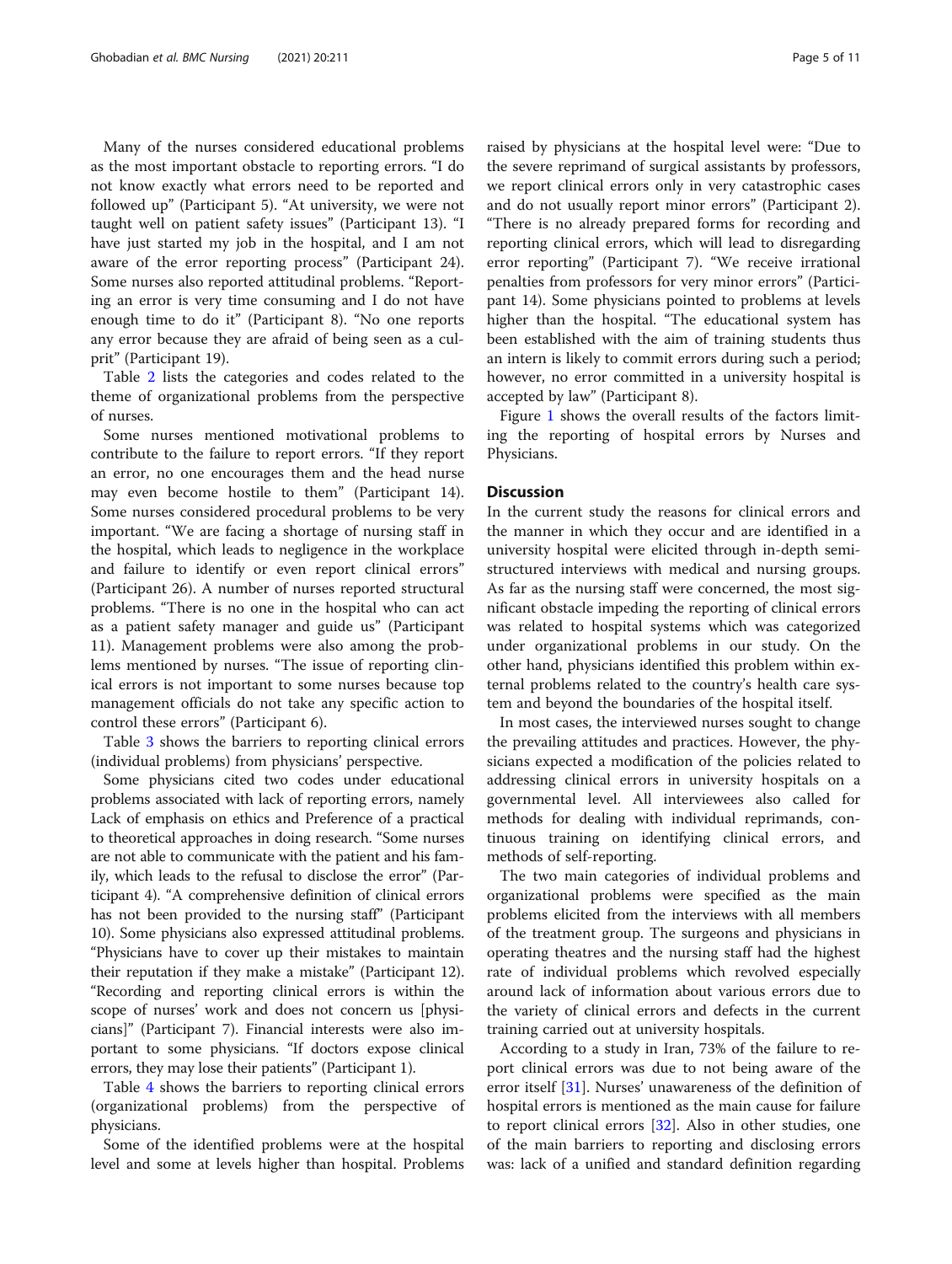| Theme                   | <b>Categories</b>                                                            | Codes                                                                  | Semantic units                                                                                                                                                                                                                                                                                                                                                                                                                                                                                                                                                                                                                                                                                                                                                                           |
|-------------------------|------------------------------------------------------------------------------|------------------------------------------------------------------------|------------------------------------------------------------------------------------------------------------------------------------------------------------------------------------------------------------------------------------------------------------------------------------------------------------------------------------------------------------------------------------------------------------------------------------------------------------------------------------------------------------------------------------------------------------------------------------------------------------------------------------------------------------------------------------------------------------------------------------------------------------------------------------------|
| Organizational problems | Motivational<br>problems related to reporting<br>clinical errors in a system | Failure to obtain expected results                                     | 1. Staff members do not obtain the expected outcomes from<br>reporting clinical errors.<br>2. Inspiring people who have no direct connection with the<br>recording and reporting of clinical errors.<br>3. Failure to take corrective measures taken after reporting<br>clinical errors<br>4. Failure to provide financial incentives for reporting clinical<br>errors<br>5. Concessions should be proportional to the type of clinical<br>error reported                                                                                                                                                                                                                                                                                                                                |
|                         |                                                                              | Suspicion of colleagues and all<br>members of the healthcare team      | 1. The individual committing an error is ostracized by<br>colleagues<br>2. The individual committing an error feels that other<br>colleagues attribute the clinical error to his/her negligence                                                                                                                                                                                                                                                                                                                                                                                                                                                                                                                                                                                          |
|                         |                                                                              | Censure by nurse supervisor                                            | 1. The individual committing an error is severely criticized by<br>ward supervisor.<br>2. Not being cooperative with the individual committing an<br>error (e.g., rejecting leave requests)<br>3. Though the error might be minimal, it will have long-term<br>consequences and repercussions.                                                                                                                                                                                                                                                                                                                                                                                                                                                                                           |
|                         |                                                                              | Fear of physicians' managerial<br>role or positions                    | 1. Clinical errors committed by physicians affiliated with<br>university or members of the board of directors of the hospital<br>are not reported.<br>2. Failure to report a clinical error due to a physician's<br>negligence<br>3. Fear of censure by the attending physician once the clinical<br>error is reported.                                                                                                                                                                                                                                                                                                                                                                                                                                                                  |
|                         | The procedural problems of the<br>system                                     | Workload of the medical staff                                          | 1. Lack of sufficient time to record and report errors due to the<br>shortage of ward staff<br>2. An increase in patients seeking treatment at university<br>hospitals especially after the Health Reform Act and the<br>unproportionate ratio of patients to health care staff even after<br>more than three rounds of nursing and medical care staff<br>employment.<br>3. Failure to have a skilled staff member in patient                                                                                                                                                                                                                                                                                                                                                            |
|                         |                                                                              | Problems with reporting clinical<br>errors                             | 1. Current forms for the recording of clinical errors are<br>extensive and complicated<br>2. The majority of the medical staff are unaware of the<br>procedure for reporting clinical errors<br>3. Unavailability of clinical error report forms during all hospital<br>shifts.<br>4. The faulty and lengthy process of recording the clinical error<br>through clinical error databases                                                                                                                                                                                                                                                                                                                                                                                                 |
|                         | Structural problems                                                          | Absence of an HSE manager at the<br>hospital                           | 1. An HSE officer in addition to a supervisor should be assigned<br>to each shift.                                                                                                                                                                                                                                                                                                                                                                                                                                                                                                                                                                                                                                                                                                       |
|                         |                                                                              | Absence of a psychologist in high-<br>risk wards                       | 1. Failure to hire a trained psychologist in high-risk wards who<br>is responsible to predict possible clinical errors in the ward and<br>to mentally prepare the staff for dealing with potential clinical<br>errors.                                                                                                                                                                                                                                                                                                                                                                                                                                                                                                                                                                   |
|                         | Managerial problems                                                          | Indifference of top management<br>towards dealing with clinical errors | 1. Failure to control the procedure and method of reporting of<br>clinical errors in the ward by ward supervisors and directors of<br>shifts.<br>2. Failure to create an HSE culture<br>3. The shortage in ward staff brings on heavy workload in<br>university hospitals, making administrative staff set lower<br>expectations from the health care staff to focus on the patients<br>well-being in lieu of reporting and following up clinical errors.<br>By the same token, the personnel fail to pay due attention to<br>the aforementioned issues.<br>4. Lack of transparency in the use of recorded clinical errors<br>(especially when used for the improving of quality of service)<br>5. Administrative staff may exert subjective discretion when a<br>clinical error occurs. |

<span id="page-5-0"></span>

|  |  | Table 2 Organizational problems inhibiting the reporting of clinical errors by the healthcare team from the perspective of nurses |
|--|--|-----------------------------------------------------------------------------------------------------------------------------------|
|  |  |                                                                                                                                   |

what makes an error a serious one and when errors are eligible for reporting and disclosing [\[33,](#page-10-0) [34\]](#page-10-0). Uncertainty about what exactly constitutes an error also reduces the rate of reporting. This in turn has an impact on whether a hospital employee decides a particular event is an error

and whether or not the employee files a report [\[35\]](#page-10-0). Also employees do not regard as important those errors committed long ago, and for this reason, do not feel the necessity to report them [\[36\]](#page-10-0). Some studies have shown that reports of clinical errors filed by the staff is far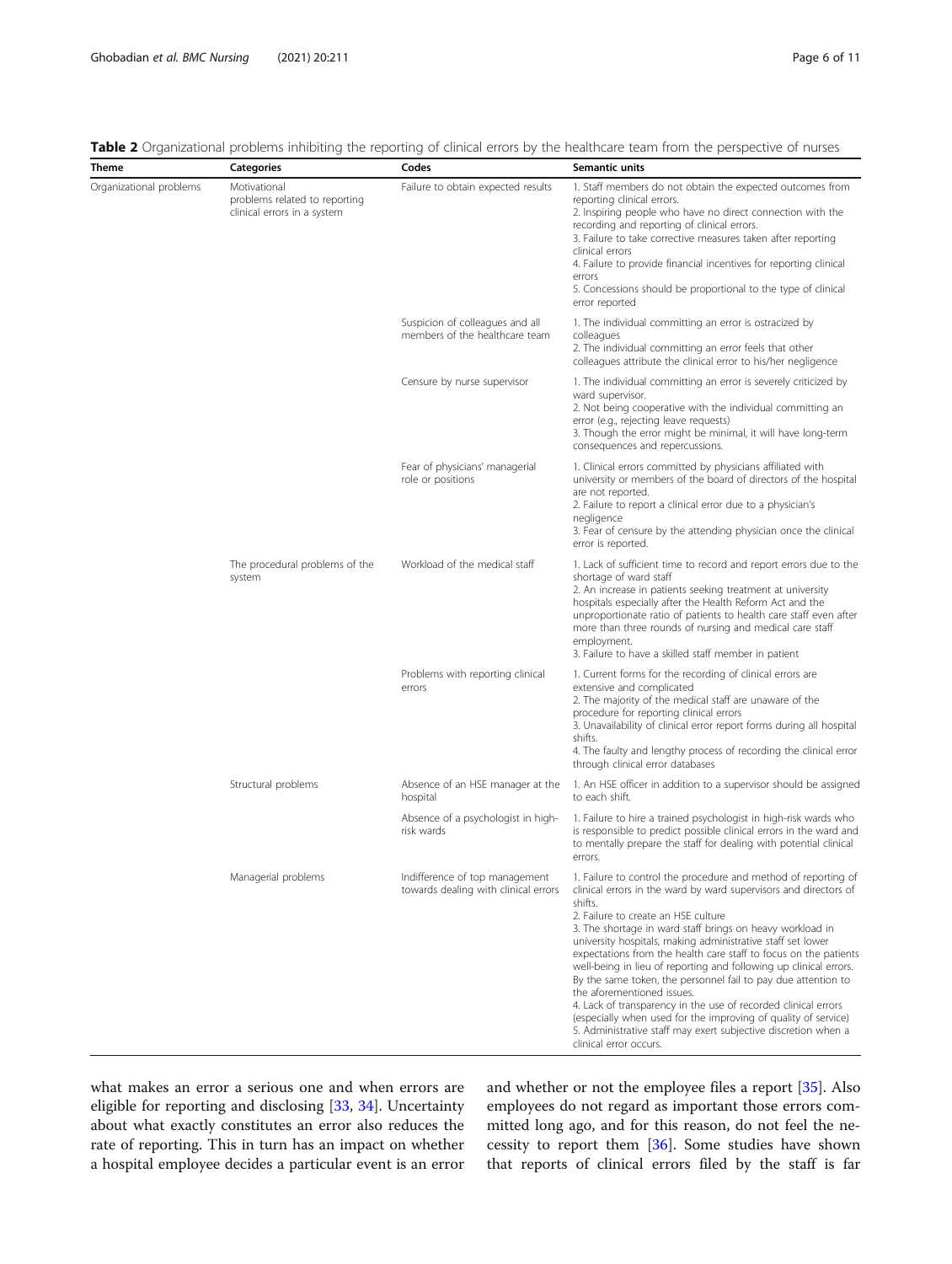<span id="page-6-0"></span>

| <b>Table 3</b> Individual problems inhibiting the reporting of clinical errors by the healthcare team from the physicians' perspective |  |  |  |  |
|----------------------------------------------------------------------------------------------------------------------------------------|--|--|--|--|
|----------------------------------------------------------------------------------------------------------------------------------------|--|--|--|--|

| <b>Theme</b>        | <b>Categories</b>    | Codes                                                                            | Semantic units                                                                                                                                                                                                                                                                                                                                                                                                    |  |
|---------------------|----------------------|----------------------------------------------------------------------------------|-------------------------------------------------------------------------------------------------------------------------------------------------------------------------------------------------------------------------------------------------------------------------------------------------------------------------------------------------------------------------------------------------------------------|--|
| Individual problems | Educational problems | Lack of emphasis on ethics                                                       | 1. Poor training on how to identify clinical errors and the type<br>of action required upon the occurrence of such errors<br>2. Not accepting some clinical errors as uncontrollable events<br>3. Failure to adopt solutions suggested in dependable medical<br>textbooks such as the holding regular self-expression meetings<br>where one's clinical errors are discussed and using the experience<br>of others |  |
|                     |                      | Preference of a practical to a<br>theoretical approach in<br>conducting research | 1. Due to the high workload, trainees have less time to study,<br>and most of the academic training done is carried out during<br>bedside visits, thus little research activity occurs in the process                                                                                                                                                                                                             |  |
|                     | Attitudinal problems | Unwillingness to disclose errors                                                 | 1. Even in cases where the lack of equipment or failure of a<br>device causes clinical errors, physicians fail to report them.                                                                                                                                                                                                                                                                                    |  |
|                     |                      | Reporting clinical errors is within<br>the nurse's duties                        | 1. Most physicians consider recording and reporting clinical<br>errors as being related solely to a nurse's duties.                                                                                                                                                                                                                                                                                               |  |
|                     |                      | Financial interests                                                              | 1. Physicians fear the risk of losing their clientele after reporting<br>clinical errors.                                                                                                                                                                                                                                                                                                                         |  |

| Theme                   | <b>Categories</b>                       | Codes                                                          | <b>Semantic units</b>                                                                                                                                                                                                                                                                                                                                        |
|-------------------------|-----------------------------------------|----------------------------------------------------------------|--------------------------------------------------------------------------------------------------------------------------------------------------------------------------------------------------------------------------------------------------------------------------------------------------------------------------------------------------------------|
| Organizational problems | Problems in the hospital                | Severe chastisement by senior<br>physicians                    | 1. The tendency to severely chastise the<br>interns has resulted in failure to report clinical<br>errors unless catastrophic ones.<br>2. In most cases, senior residents on the ward<br>fear being chastised by their professors and<br>therefore treat the interns with undue<br>harshness.                                                                 |
|                         |                                         | Unconventional punishment                                      | 1. Even a minor clinical error will have severe<br>repercussions and will bring on the distrust of<br>professors and other physicians.                                                                                                                                                                                                                       |
|                         |                                         | Lack of close monitoring in<br>high risk cases                 | 1. In case of an emergency or during the<br>night shift, professors rely solely on reports<br>provided by aides.                                                                                                                                                                                                                                             |
|                         |                                         | Long shifts and high<br>workloads                              | 1. Trainees may sometimes work in<br>consecutive shifts over several days causing<br>fatigue which minimizes their ability to report<br>clinical errors.                                                                                                                                                                                                     |
|                         |                                         | Lack of standard forms for<br>reporting clinical errors        | 1. To date, there have been no already<br>prepared forms for recording and reporting<br>clinical errors.                                                                                                                                                                                                                                                     |
|                         | Problems related to<br>external factors | Legal loopholes                                                | 1. Failure to obtain informed consent from<br>patients for therapeutic intervention and its<br>associated risks at training hospitals.<br>2. The majority of patients visiting university<br>hospitals are often financially disadvantaged.                                                                                                                  |
|                         |                                         | Lack of compatibility between<br>legal sentences and standards | 1. Lack of the needed devices and facilities for<br>performing medical procedures at university<br>hospitals or the faulty operation of the<br>existing devices may result in a clinical error<br>during an essential medical procedure, but<br>the law imposes penalties similar to those in<br>developed countries with standard equipment<br>and devices. |
|                         |                                         | Subjective view                                                | 1. The physician is considered by law as the<br>sole perpetrator and condemned as such.                                                                                                                                                                                                                                                                      |

Table 4 Organizational problems inhibiting the reporting of clinical errors by the healthcare team from the physicians' perspective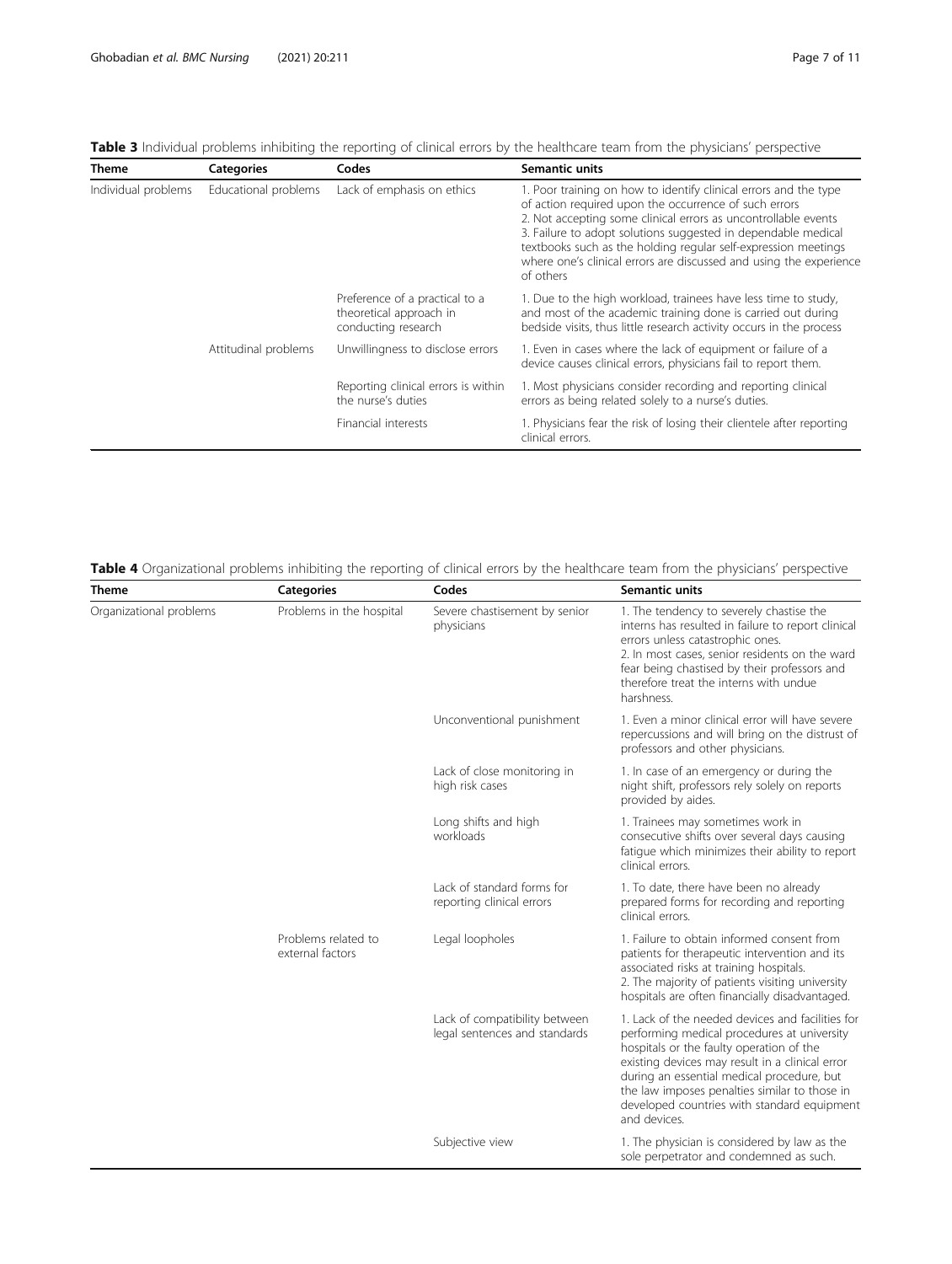<span id="page-7-0"></span>

fewer than those reported by the same staff after receiving training on how to identify hospital errors [[1,](#page-9-0) [31](#page-10-0)]. Alijanzadeh et al. and Beiranvand et al. have recommended training of hospital staff in identifying common clinical errors in hospitals [\[17](#page-10-0), [37](#page-10-0)]. Another study in Iran showed that about half of nurses (49%) had experienced an error/adverse event in the intensive care units in the past year, and most of them did not report it properly (70.9%), despite the fact that about half of them (48.2%) had participated in a reporting errors workshop since they started working in intensive care [[38](#page-10-0)]. Although these studies provide useful evidence, our study sought to shed light on some unclear perspectives of the reasons of not reporting medical errors. These included failure to complete all course hours at university, physicians' views on the assignment of reporting errors to nurses, failure to obtain the expected results, and absence of a psychologist in high-risk wards. However, what all these studies have in common is the topic of training. In fact, during their undergraduate programs and during continuous training programs in hospitals, the medical staff should receive training on identifying common and life threatening clinical errors and on efficiently reporting them. This will contribute to the development of a culture of self-reporting clinical errors and will ultimately result in a decline of such errors in the hospital.

In the nursing team, the most significant codes categorized under personal perspective included: fear of losing one's job, concern about the repercussions of reporting errors, the inherent tendency to conceal one's errors, and the strive to maintain one's social status, all of which have been discussed in previous studies. Heidari states that 38% of the failure to report clinical errors are due to the person's fear of losing his/her job [[31\]](#page-10-0). In another study performed in university hospitals in Iran, 46% of the failure to report clinical errors occurred as a result of one's fear of jeopardizing his/her job [[2\]](#page-9-0). With

respect to concerns about the repercussions of reporting errors, one study in Texas where reporting is mandatory found that both physicians (40%) and nurses (30%) were worried about the lack of anonymity in reports and that the reports would be used punitively against the individual who submitted the report [[39\]](#page-10-0). Another study on nurses in South Korea found that 32% of them were worried that their errors would be filed [\[40](#page-10-0)]. Nurses have also reported that the disclosing and reporting of practice errors could damage patients' trust in nurses' competencies and might lead to litigation [[41\]](#page-10-0). Based on the aforementioned reasons, one may draw the conclusion that in order to minimize the personal perspective of the staff in medical and treatment centres regarding clinical errors, a systematic approach must be instigated in order to increase the reporting of clinical errors in such centres.

As far as organizational problems were concerned, the participants indicated three subcategories, namely the motivational factors for reporting clinical errors, structural problems, and managerial problems. Most of the interviewees' statements and perceptions focused on organizational problems of reporting errors, and these problems were regarded as the main reasons for the occurrence of clinical errors.

Nurses stated that the absence of any sort of feedback after reporting a clinical error is another reason for the failure to report clinical errors in hospitals. This issue was categorized under motivational problems in reporting clinical errors. In a study carried out in southern Australia by Evans et al., it was seen that the lack of feedback after the disclosure of a clinical error resulted in further reporting of clinical errors [[42](#page-10-0)]. Some nurses believed that positive feedback could be introduced in form of a financial incentive, some mentioned receiving other incentives such as leave bonus, yet others indicated the implementation of change as a sign of suitable feedback for minimizing clinical errors. In a study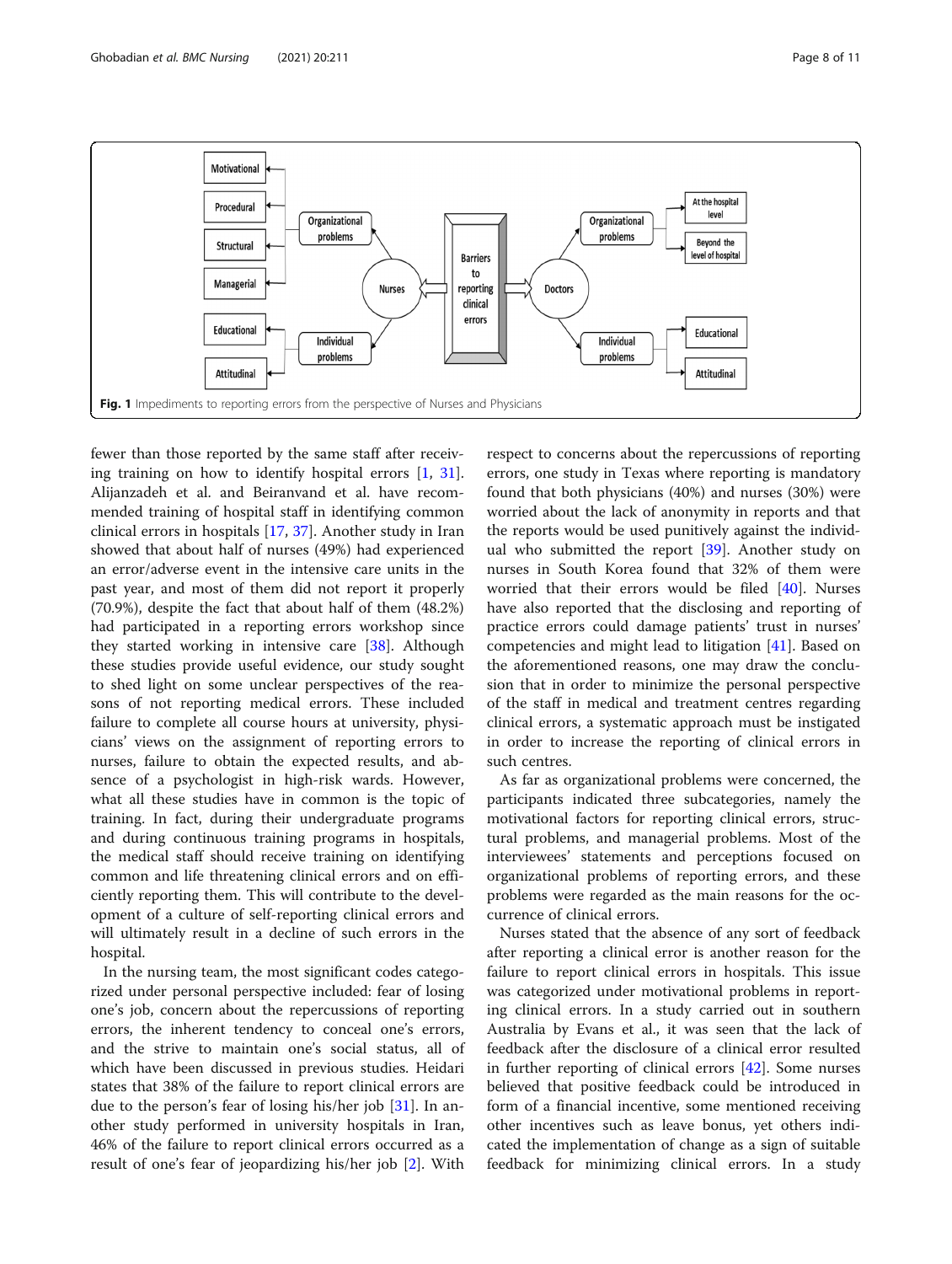carried out by Elder et al., it was observed that receiving financial rewards motivates the reporting of clinical errors [\[14\]](#page-10-0). Reporting clinical errors in the health system is an effective means of identifying and resolving of clinical errors in the hospital. Nevertheless, it is believed that creating the necessary incentives for nurses to report clinical errors or for those proposing solutions to reduce or eliminate clinical errors may set the stage for creating a workplace in which reporting these errors is based on a systematic approach.

Wagner et al. identified several barriers to reporting and disclosing practice errors. These included negative reactions and feedbacks by head nurse managers, encouragement of a selective reporting of incidents, ignoring nurses' clinical reasoning and judgment in handling error reports, anonymity and confidentiality issues, concerns over being sued and reprimanded by administrators at the workplace, and endangering nurses' professional reputation [[33](#page-10-0)]. Nurse managers are responsible for encouraging error disclosure through policy making, creation of a supportive culture, and encouraging nurses to consider ethical values via provision of care, education, and mentorship [\[43\]](#page-10-0). It should be noted that by converting negative feedback into positive feedback, it is possible to provide the basis for voluntary error reporting by health care staff.

Another influential factor contributing to the failure in reporting clinical errors was absence of a Health, Safety and Environmental (HSE) manager on hand in the hospital in order to supervise the implementation of the necessary scope of services related to the safety and wellbeing of the patient and to provide the staff with training programs dedicated to the reporting of clinical errors in addition to following up such reports. These problems, which have not been discussed in most previous studies, were categorized under structural problems during the analysis carried out by the expert panel. In recent years and based on the evaluation standards implemented in hospitals throughout the country, it has been advised that an HSE department be established in hospitals. However, due to staffing problems, the majority of hospitals have not been able to establish such a department. According to Seidi et al.'s study on nurses' perspectives regarding impediments in the reporting of clinical errors, most of the participants reported that forgetting to report the clinical error was the main reason for not reporting errors. This in itself is related to the lack of an official responsible for the supervising of such reports and recording of the number of reports in hospitals [\[44](#page-10-0)].

According to the participants in our study, lack of a standard reporting procedure for reporting clinical errors was another important obstacle hindering adequate reporting of clinical errors. The unclear process of reporting clinical errors is also cited in other studies in Iran [[17,](#page-10-0) [44](#page-10-0)]. In addition, lack of adequate knowledge of

the existing reporting process and the distrust in the current digital systems for reporting have been found to be other barriers to error reporting [\[33,](#page-10-0) [34](#page-10-0)]. Uribe et al. surveyed physicians and nurses at a medical centre located in the Midwest United States about barriers that could be modified in order to facilitate error reporting. The modifiable barriers they identified were the structure and the processes for reporting errors as well as the lack of education about errors [[45](#page-10-0)]. Give the new accreditation system platform which has been in effect by the Iranian Ministry of Health since the last decade, establishing a unified and effective system for reporting medical errors will not be far from reach. By creating a standard system to record and track clinical errors by senior physicians, there will be a reduction in the type of reporting carried out subjectively by other medical professionals and the health care system, which will, in turn, reduce the rate of clinical errors. Moreover, it will aid in the identifying high-risk areas in which most surgical assistants are likely to commit a clinical error and thus create the necessary foundation for their future training.

In 2004, to mark the fifth anniversary of the establishment of the institute for reporting medical errors in the United States, the five principles of patient safety were reviewed and amended, the most important of which was the amending of the second principle related to the method for systematically reporting of clinical errors [[46\]](#page-10-0). This, in itself, indicates the importance of error reporting systems in reducing clinical errors. Shams al-Din has proposed that the establishing of effective systems for recording and reporting errors is a practical means to effectively reduce such errors [\[47\]](#page-10-0). In other studies, creation of a rapid response system for reporting clinical errors has been advocated [\[14](#page-10-0)].

According to our results, managerial problems such as lack of active participation of a hospital's management officials in the controlling of errors and their self–centred perspective towards clinical errors have been considered as obstacles to the reporting of errors in the past and are categorized under organizational problems. While lack of active participation was not evaluated in prior investigations, emphasis has been put in previous studies on the self-centred perspective of managers [[2](#page-9-0), [32](#page-10-0)]. Furthermore, the hospital managers' failure to demonstrate a suitable reaction with respect to clinical errors as has been indicated repeatedly throughout this study and in other previous studies. This has been associated with the inactive participation of high level managers in controlling clinical errors.

In our interviews with surgical assistants, clinical errors were regarded as a major problem in the healthcare system. Obstacles such as lack of emphasis on ethics, the inability to communicate effectively with patients, and lack of a precise definition of the probable types of errors that may occur during surgical residency training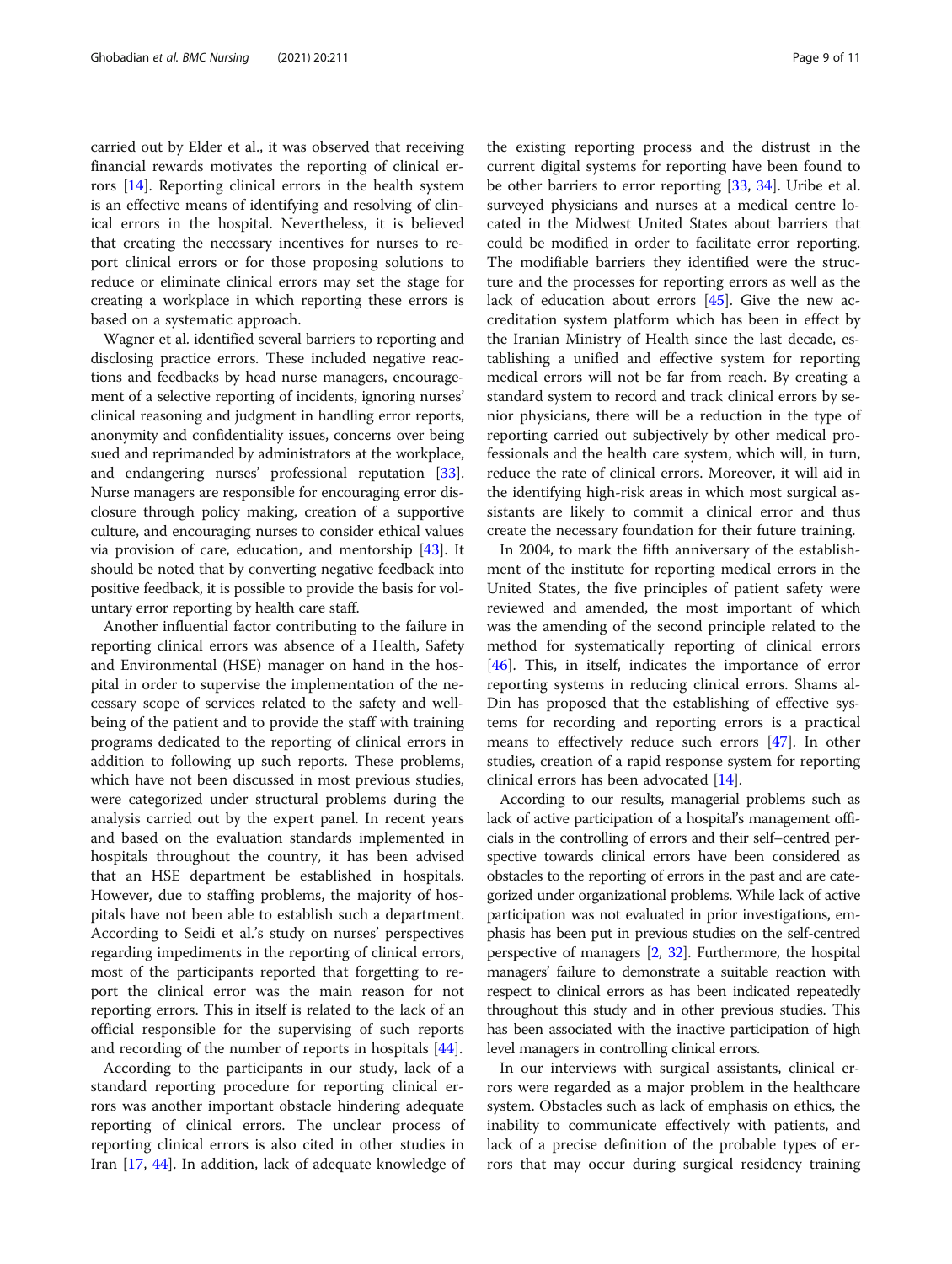<span id="page-9-0"></span>were grouped under "training problems" which were within "individual problems."

Kuhpayehzadeh investigated the perspective of medical residents at Tehran University of Medical Sciences regarding the self-reporting of clinical errors and found that % 91 the medical residents were willing to learn how to identify and report clinical errors [[48](#page-10-0)]. According to senior physicians, by creating a culture of error reporting, sharing personal experiences, and teaching professional ethics issues, training and self-reporting sessions can correct the attitude of medical assistants after graduation, making them more prone to reporting and correcting clinical errors. In this respect, using experienced consultants has been recommended in critical conditions [\[48\]](#page-10-0).

Senior physicians' reprimand is among the other codes specified at the level of the hospital. Previous studies show that % 68 of residents fear conflicts with senior physicians and do not therefore report clinical errors [\[48](#page-10-0)]. However, most senior physicians in university hospitals believe that the failure to report clinical errors is due to the lack of support by high-ranking officials in the education systems and the existing legal loopholes which are in contrast to the educational mission of training hospitals where surgical assistants should be taught what to do at the bedside of a patient. It is believed that policy-makers on the upper echelons of the health care system must alleviate the fear of reporting clinical errors in order to enhance the patient's well-being and rectify the legal shortcomings and modify the existing laws accordingly.

# Limitations

One of the limitations of this study was that it was conducted in only one hospital. Thus, caution must be exercised while generalizing the results. Participants' inadequate time for interviews was another limitation of this study.

# Conclusion

The results obtained from the present study show that in order to alleviate the obstacles hindering the reporting of clinical errors, individual and organizational problems should be resolved. It is proposed that in order to alleviate individual problems, the hospitals must train the nursing and medical staff on how to identify clinical errors, self-report them, and apply various methods to deal with and inform a patient upon the occurrence of a clinical error. In addition, it is recommended that the quality of reporting clinical errors be enhanced and the methods adopted for the systematic dealing with clinical errors be reinforced. In order to alleviate the problem of reporting clinical errors among physicians, a system for recording and following up clinical errors and addressing legal loopholes related to the reporting of clinical errors are also proposed.

#### Acknowledgments

The authors would like to express their sincere appreciation and gratitude to the interviewees and hospital experts who contributed to the collection of date required for the study.

#### Authors' contributions

F.F and S. Gh contributed to the conception and design of the study. S. Gh and B. D did the data collection. All authors contributed to the data analysis and writing of the manuscript. All authors have read and approved the final manuscript.

## Funding

This study was financially supported by "Social Determinants of Health Research Center of Ahvaz Jundishapur University of Medical Sciences, Iran (Grant No.: SDH-9605).

#### Availability of data and materials

Data sharing is not applicable to this article as no datasets were generated or analysed during the current study.

#### Declarations

#### Ethics approval and consent to participate

This study was approved by the Ethic Committee of Ahvaz Jundishapur University of Medical Sciences (IR.AJUMS.REC.1396.182). Also before the beginning of the sessions, informed consent was taken from the participants.

#### Consent for publication

Not applicable.

#### Competing interests

The authors declare that they have no competing interests.

#### Author details

<sup>1</sup>School of Health, Ahvaz Jundishapur University of Medical Sciences, Ahvaz, Iran. <sup>2</sup> Department of Health Services Management, Ahvaz Jundishapur University of Medical Sciences, Ahvaz, Iran. <sup>3</sup> Health Information Management Research Center, Tehran University of Medical Sciences, Tehran, Iran. <sup>4</sup>Social Determinants of Health Research Center, Ahvaz Jundishapur University of Medical Sciences, Ahvaz, Iran.

#### Received: 19 February 2021 Accepted: 24 September 2021 Published online: 27 October 2021

#### References

- 1. Cronenwett L, Sherwood G, Barnsteiner J, Disch J, Johnson J, Mitchell P, et al. Quality and safety education for nurses. Nurs Outlook. 2007;55(3):122– 31. [https://doi.org/10.1016/j.outlook.2007.02.006.](https://doi.org/10.1016/j.outlook.2007.02.006)
- 2. Golafrooz M, Sadeghi H, Ghaedi F, Tabarraei Y, Keighobadi F, Keighobadi F. Managerial and moral obstacles in reporting nursing errors: nurses' view point. Ijme. 2014;7(1):65–76 URL: <http://ijme.tums.ac.ir/article-1-5306-en.html>.
- 3. Schuer KM. Quality care committee of the AAPA. Disclosure of medical errors: the right thing to do. JAAPA. 2010;23(8):27–9. [https://doi.org/10.1097/](https://doi.org/10.1097/01720610-201008000-00006) [01720610-201008000-00006.](https://doi.org/10.1097/01720610-201008000-00006)
- 4. David G, Gunnarsson CL, Waters HC, Horblyuk R, Kaplan HS. Economic measurement of medical errors using a hospital claims database. Value Health. 2013;16(2):305–10. [https://doi.org/10.1016/j.jval.2012.11.010.](https://doi.org/10.1016/j.jval.2012.11.010)
- 5. Sanghera I, Franklin B, Dhillon S. The attitudes and beliefs of healthcare professionals on the causes and reporting of medication errors in a UK intensive care unit. Anaesthesia. 2007;62(1):53–61. [https://doi.org/10.1111/](https://doi.org/10.1111/j.1365-2044.2006.04858.x) [j.1365-2044.2006.04858.x](https://doi.org/10.1111/j.1365-2044.2006.04858.x).
- 6. Hashemi F, Nikbakht nasrabadi a, Asghari F. The obstacles of reporting nursing errors in Iran: a qualitative study. Ijme. 2011;4(2):53–64 URL: [http://](http://ijme.tums.ac.ir/article-1-5053-en.html) [ijme.tums.ac.ir/article-1-5053-en.html.](http://ijme.tums.ac.ir/article-1-5053-en.html)
- 7. Eslami S, Abu-Hanna A, de Keizer NF. Evaluation of outpatient computerized physician MedicationOrder entry systems: a systematic review. J Am Med Inform Assoc 2007;14(4):400–406. doi: <https://doi.org/10.1197/jamia>. M2238.
- 8. Jolaee S, Hajibabaee F, Peyravi H, Haghani H. Nursing medication errors and its relationship with work condition in Iran University of Medical Sciences. IJME. 2009;3(1):65–76 URL: [http://ijme.tums.ac.ir/article-1-257-en.html.](http://ijme.tums.ac.ir/article-1-257-en.html)